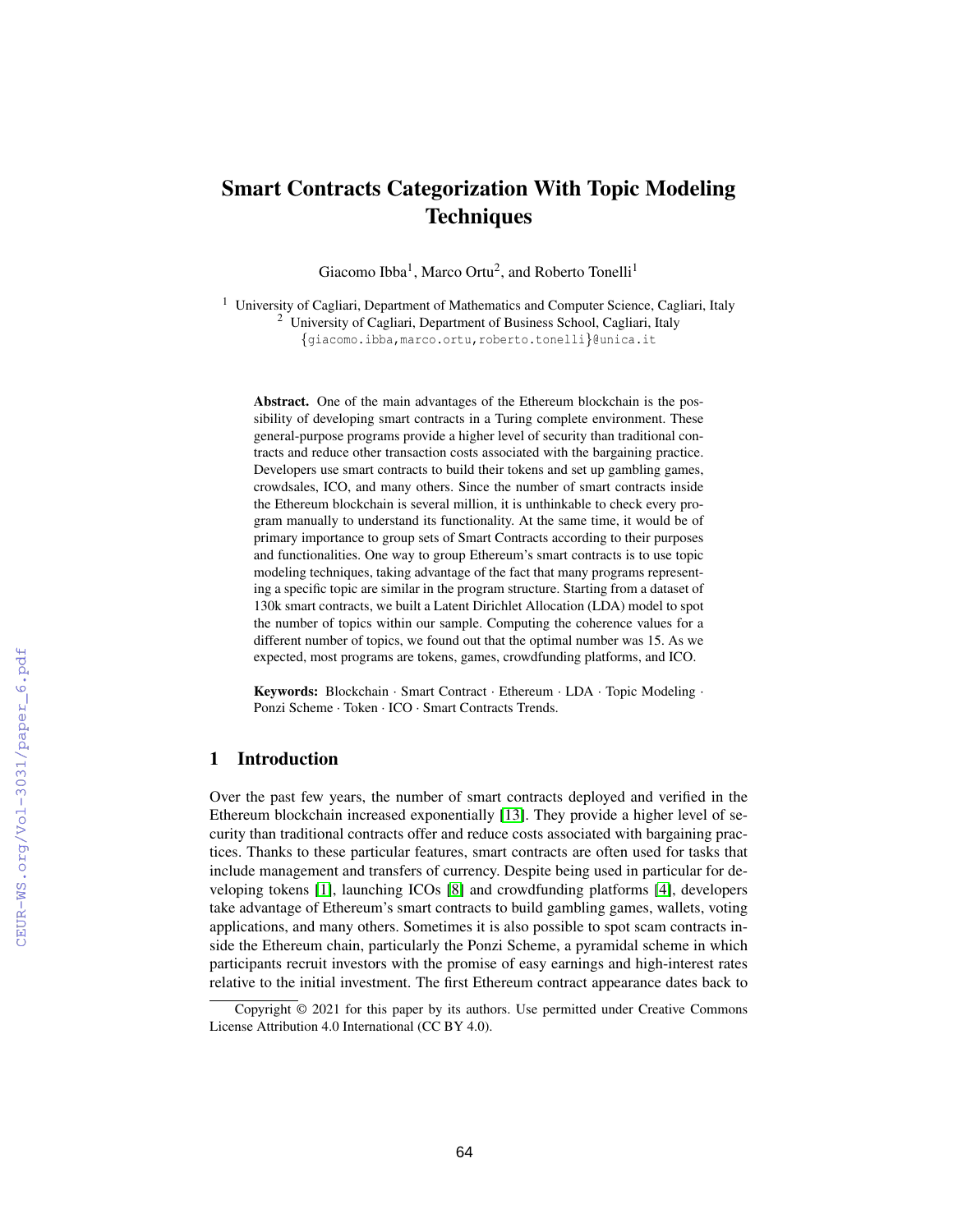2015, but developers started to exploit this technology widely in 2017. Since then, the number of contracts deployed in the blockchain has reached several million, so it is impossible to manually check each contract deployed since 2017. Given the large number of programs to scan, it is difficult to understand how many different contracts are stored, since many developers adopt the practice to deploy many times the same or very similar contracts, even for testing purposes. One way to analyze such a huge set of smart contracts is to use unsupervised machine learning techniques. It is essential to report and classify these programs correctly for many reasons. For example, inside the Ethereum blockchain it is possible to spot scam contracts. These type of contracts aims to steal Ether from networks participants, thus it is of fundamental importance to identify and report scam contracts properly. Another motivation is for statistical purposes since a massive analysis of smart contracts functionalities is still missing in literature. Furthermore, keeping track of trends, new categories of application, and statistics on the smart contracts' topology leads to a better understanding of the technology in general and in particular of the potential applications. It is already known that developers widely exploit contracts to build their tokens and set up secure money transfer programs. Still it is unknown the number of contracts' categories, and how many samples per category have been deployed from 2016-2017 (when smart contracts started to spread) to nowadays. It would also be interesting to build a taxonomy showing the main types of smart contracts stored inside the Ethereum blockchain. The taxonomy could show which main contract types were present at the beginning of Ethereum's life cycle and the primary categories now, and the smart contracts trend over the years.

Previous works [\[2\]](#page-8-0) propose a smart contracts taxonomy of five categories.

- Financial: contracts managing, gathering, or distributing money.
- Notary: contracts that certify ownership and provenance of data.
- Game: contracts implementing gambling games and skill games.
- Wallet: contracts that, in general, simplify the interaction with the blockchain.
- Library: contracts implementing general-purpose operations.

According to the study, the most used smart contracts in Ethereum are financial, libraries and games. The study also gives an idea about the the correlation between design patterns [\[22\]](#page-9-0) [\[14\]](#page-9-1) and smart contracts categories, but is essentially quite limited.

### 2 STATE OF ART

The overgrowing number of Smart Contracts leads to several problems. First, retrieving only a specific smart contracts' category could be complicated. Second, several contracts could also be scams; spotting them and avoiding their use are primary tasks. Often developers tend to deploy several versions of the same program in the blockchain with minor differences. Apart from this, other developers (for experimental and test purposes) deploy updated versions or copies of existing smart contracts, leading to a disproportionate number of similar programs. These problems combined have attracted the attention of many researchers. Indeed several works propose smart contracts classification techniques. One of the several approaches [\[10\]](#page-8-1) consists in spotting behavior patterns by performing a transaction-based analysis. Another exciting approach [\[19\]](#page-9-2) combines bi-directional LSTM to capture grammar rules and context information in source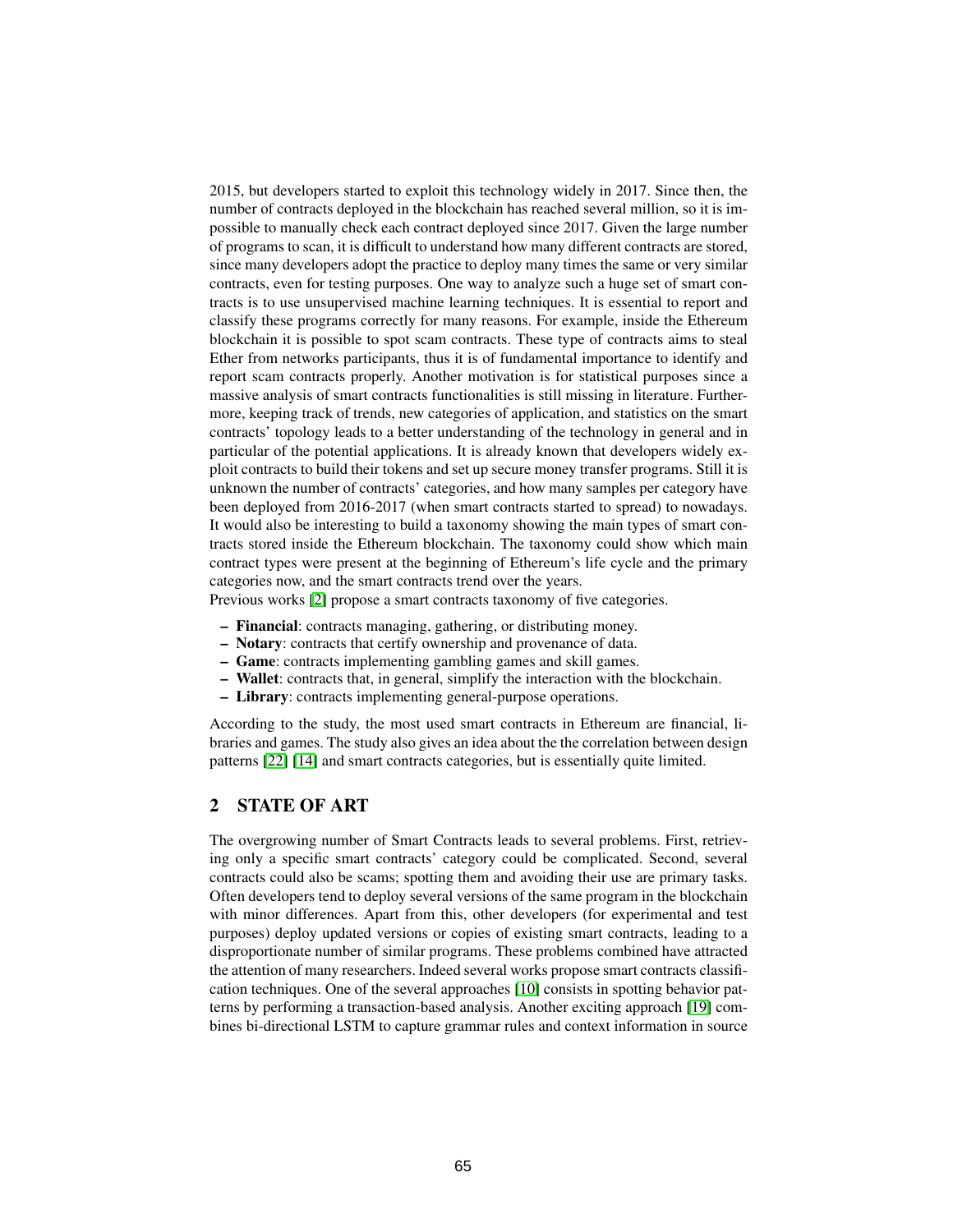code and Gaussian LDA to generate comment features. Another approach [\[17\]](#page-9-3) exploits the bytecode instead of source code to classify contracts. Other works are more specific in classification; indeed, researchers carried out several projects to classify smart contracts bugs [\[7\]](#page-8-2), vulnerabilities [\[9\]](#page-8-3) [\[12\]](#page-8-4), and others aiming to spot scam contracts [\[5\]](#page-8-5). Considering all previous works, we can say that smart contracts classification is a highinterest task. The problem with previous projects that perform a general classification over contracts is that only a subset of the sample is analyzed; indeed, it is widespread to find a dataset composed of a number between 10.000 and 20.000 contracts. Considering the overall number of contracts within the Ethereum blockchain, we assume that 10.000 programs are insufficient to give us an idea of the actual distribution over smart contracts' categories. In particular, the statement is true for those datasets that include only smart contracts with specific functionality (i.e., money transfer programs) and datasets including random selections of contracts chosen within a definite and short period (i.e., only 2017 or only 2019-2020 programs). Furthermore, some of the proposed models are specific for a precise type of classification, like spotting Ponzi schemes [\[6\]](#page-8-6). Our purpose is to find an approach that guarantees us to group smart contracts into categories, starting from a high number of samples, taking advantage of already existing datasets.

# 3 DATASET

Our dataset is a collection of Solidity smart contracts retrieved from three already existing datasets. The first dataset is SmartBugs [\[23\]](#page-9-4), which contains vulnerable smart contracts. The second dataset from which we collected our contracts is SmartCorpus [\[16\]](#page-9-5), an organized, reasoned, and up-to-date repository where developers and researchers can efficiently and systematically access Solidity source code and other metadata about Ethereum smart contracts. The last dataset we exploited is SmartSanctuary [\[15\]](#page-9-6), an organized repository containing only Ethereum verified smart contracts. What is interesting about this dataset is that it includes smart contract sources for various networks, and it is constantly updated. We will refer to our dataset as SSCB (Smart Sanctuary Corpus Bugs). Our dataset includes contracts within a time frame ranging from 2017 to 2021, of which the most represented years are 2021, 2018, and 2020. Having a lot of such recent contracts increased the representativeness of our dataset since 2018, saw an exponential growth of smart contracts' usage. Nevertheless, we lack a lot of 2019 and all the 2015 and 2016 contracts, so we could enrich our sample and its representativity by adding the programs missed in our dataset. Figure [1](#page-3-0) shows the number of samples for each dataset where we also report the data cleaned from duplicates. Some general considerations are needed about the dataset; indeed, before proceeding with our topic modeling, we manually checked about 600 smart contracts to have an idea on which and how many types of smart contracts we were dealing with. Most of the contracts are token contracts, including Non-Fungible-Tokens (NFT) and token exchange programs. Other relevant categories found by manual inspection are Timelock contracts, Crowdsale, ICOs, and gambling games. We were not able to manually categorize some contracts, such as 'Hello World' contracts and others performing nonsense operations. Another exciting sample includes investment contracts, some of which are Ponzi schemes that are immediately recognizable [\[11\]](#page-8-7)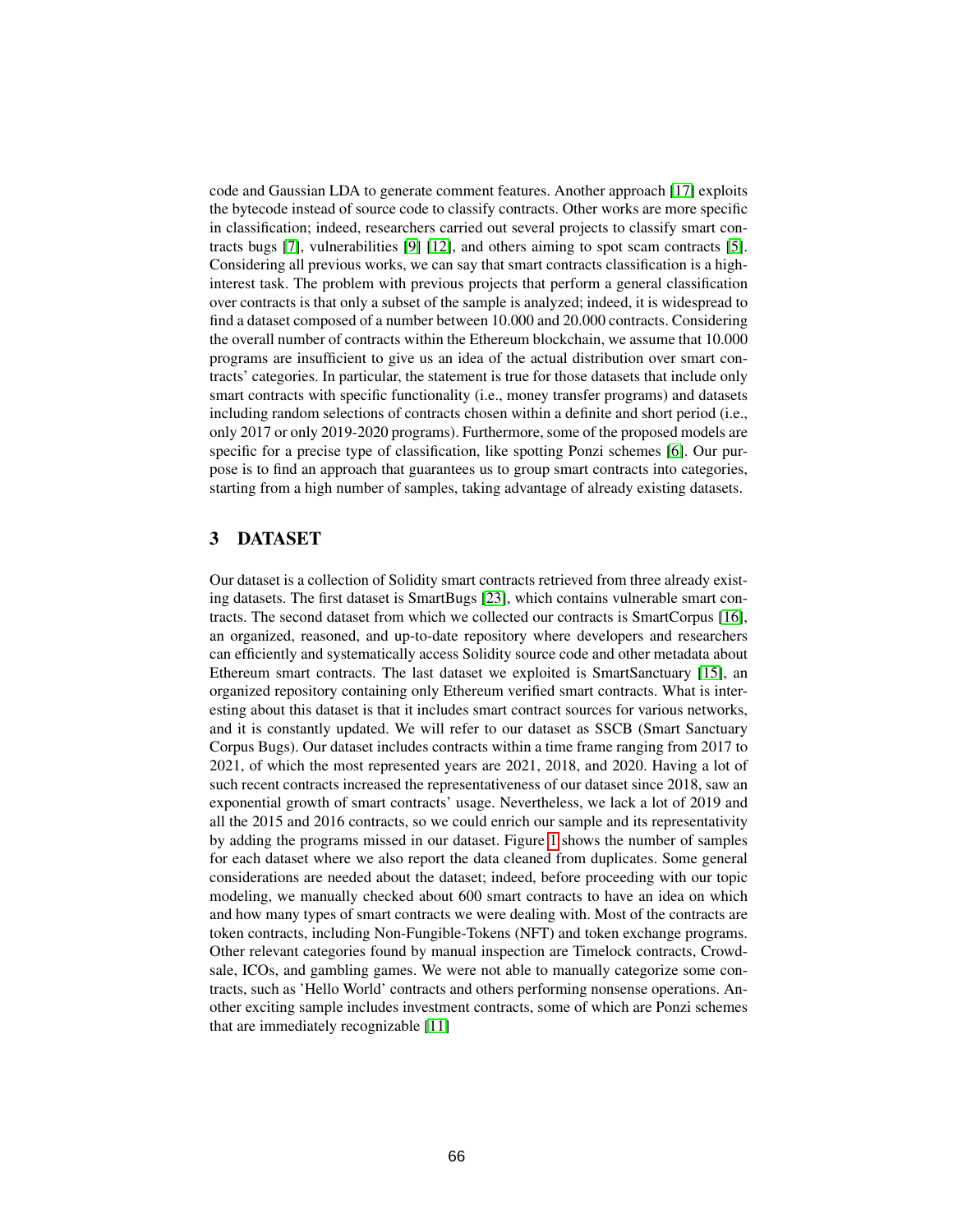<span id="page-3-0"></span>

Fig. 1: Number of contracts for each dataset

# 4 RESEARCH METHODOLOGY

First of all, we combined the three datasets described in the previous session into one, building a CSV with only two features: the contract's address and the source code. We dropped any possible duplicate from the dataset, and we joined all different source codes having the same address since being part of the same contract.

Our work aims to categorize our collection of Ethereum smart contracts which include Solidity source code and comments made by developers. The main idea is that the terms used to set variable names, function names, struct names, and comments could help to spot the contract's purpose. Another interesting observation is that some programs have a well-defined structure in terms of source code; indeed, many developers recycle the source code of already deployed contracts to build their programs. For example, observing tokens, gambling games, investments, and others are pretty much the same looking at the code and structure, and this feature could help in our analysis. Taking advantage of these considerations, we decided to use Natural Language Processing (NLP) techniques to capture all the relevant information from the source code to perform contracts modeling and categorization. In particular, we used topic modeling [\[20\]](#page-9-7) techniques and the Latent Dirichlet Allocation (LDA) model [\[3\]](#page-8-8) to categorize our samples. In topic modeling, a task of fundamental importance is the stopwords removal. In the case of our dataset we are not dealing with human language. Still, we are dealing with code language, so one aspect to consider is that all language keywords, apart from a few exceptions, will have the same probability over the categories. Since we have collected only Solidity contracts, we added to the stopword list all the Solidity language keywords. We also added assembly terms since it is possible to write assembly code inside Ethereum smart contracts. Also, we must consider that developers may write smart contracts in snake-case or camel-case. So, we need to pre-process text in such a way as to split words separated by underscores and attached words, in which the first word begins with a lowercase letter, while the following ones with a capital letter. Eventually, we re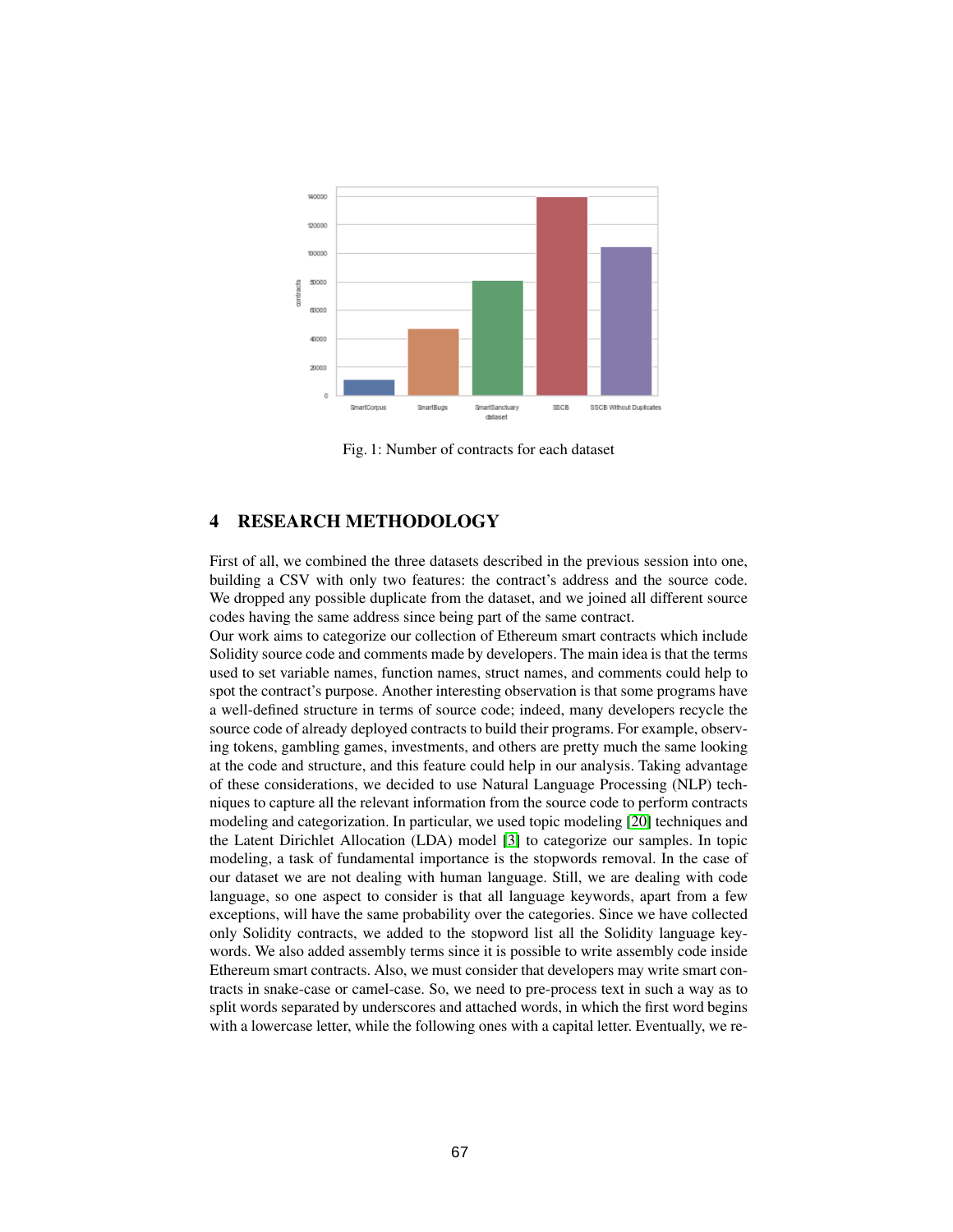moved new lines characters and characters with exponent. To find the optimal number of topics, we computed the topic coherence, which measures the score of a single topic by measuring the degree of semantic similarity between high-scoring words in the topic. In particular, we computed the  $c_v$  measure [\[18\]](#page-9-8), which is based on a sliding window, one-set segmentation of the top words, and an indirect confirmation measure that uses normalized pointwise mutual information (NPMI) and the cosine similarity. These measurements help distinguish between semantically interpretable topics and topics that are artifacts of statistical inference. After building our LDA model, we found the optimal model by computing the coherence values augmenting the number of topics. Figure [2](#page-4-0)

<span id="page-4-0"></span>

Fig. 2: Coherence score for different number of topics

shows the coherence score for different number of topics. As the graphic shows, the curve peaks at 15 topics, stabilizes, and after 20 topics, it increases again. If the coherence score seems to keep increasing, it could be a reasonable choice to pick the model that gave the highest CV before the curve flattens out or before a major drop.

## 5 RESULTS

After carrying out our analysis with the LDA model, we were able to find 15 different topics inside our dataset of contracts. The taxonomy in Figure [3](#page-5-0) shows the macro-categories and relative sub-categorizations. We detected the following macrocategories, which almost corresponds to those already detected in literature:

- Financial
- Notary
- Game
- Wallet
- Token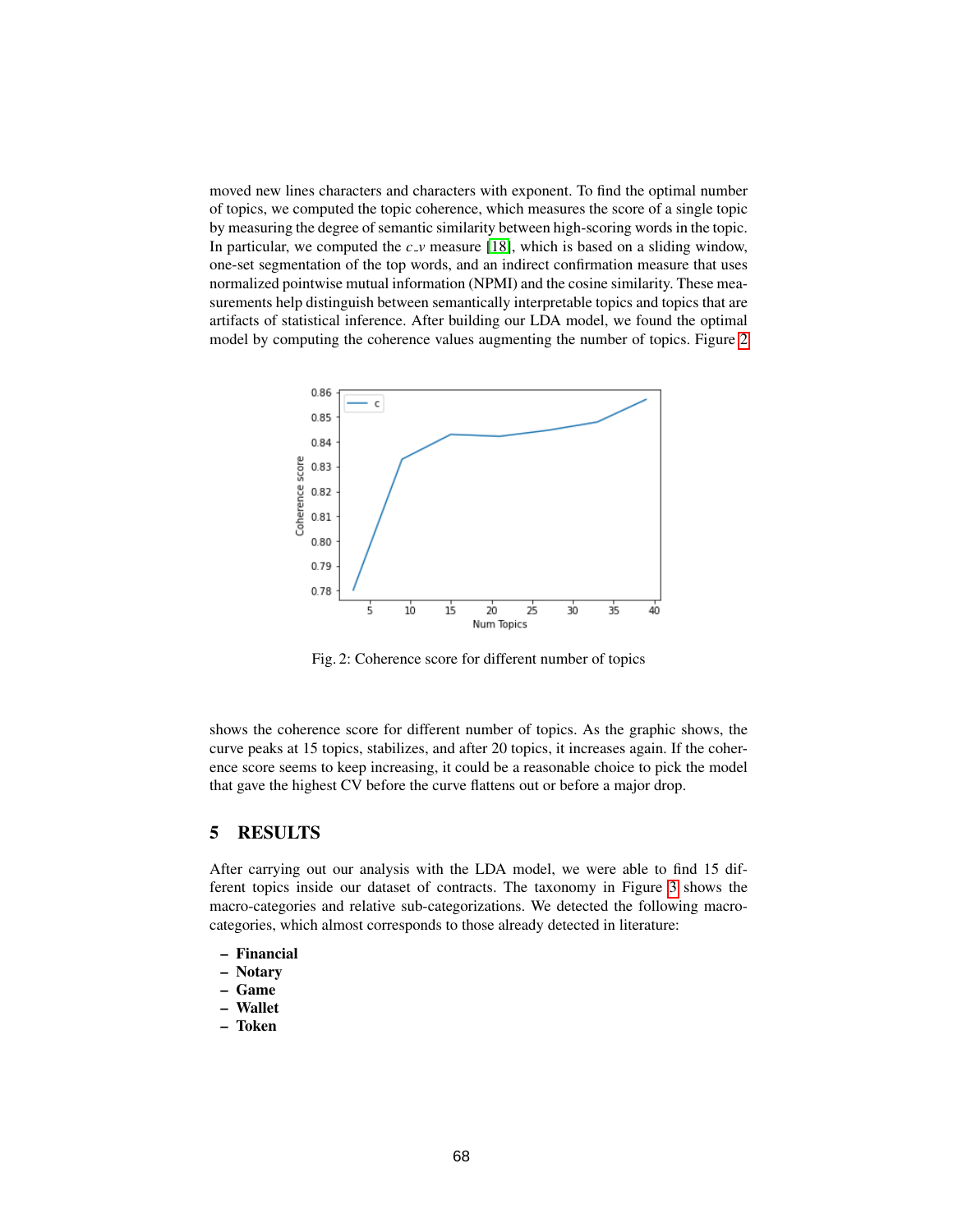We further expanded this categorization into subcategories. The arrows show which are the relationships between the macro-categories and the sub-categories. For example, Bank, Investment, Crowdsale, ICO, and Ponzi scheme are exclusive topics of the Financial category. Other sub-categories such as Authorization, Termination, and Time Constraint are not topics belonging to a single class; indeed, we can observe these design patterns in several contracts categories. A good example is the Time Constraint topic, a sub-category of the Financial, Wallet, and Game macro-categories. We assigned a document to a particular category by computing each topic's percentage contribution and choosing the topic with the highest percentage. We considered the one proposed in [\[2\]](#page-8-0) to

<span id="page-5-0"></span>

Fig. 3: Smart Contracts Taxonomy

build our taxonomy, but with some crucial differences and further considerations. Also, to build the hierarchy of macro and sub-categories, we considered the already delivered studies about smart contracts design patterns. Furthermore, we added sub-categories that previous studies did not include but detected in our manual check process of contracts (i.e., token burning programs, non-fungible tokens, and Ponzi schemes). The first difference is that we didn't consider Library contracts as a category. It is pretty uncommon nowadays to find a smart contract whose only purpose is to contain a library; indeed, libraries such as 'SafeMath' or similar are most of the time part of more sophisticated programs. We considered the Token design pattern as a separate category.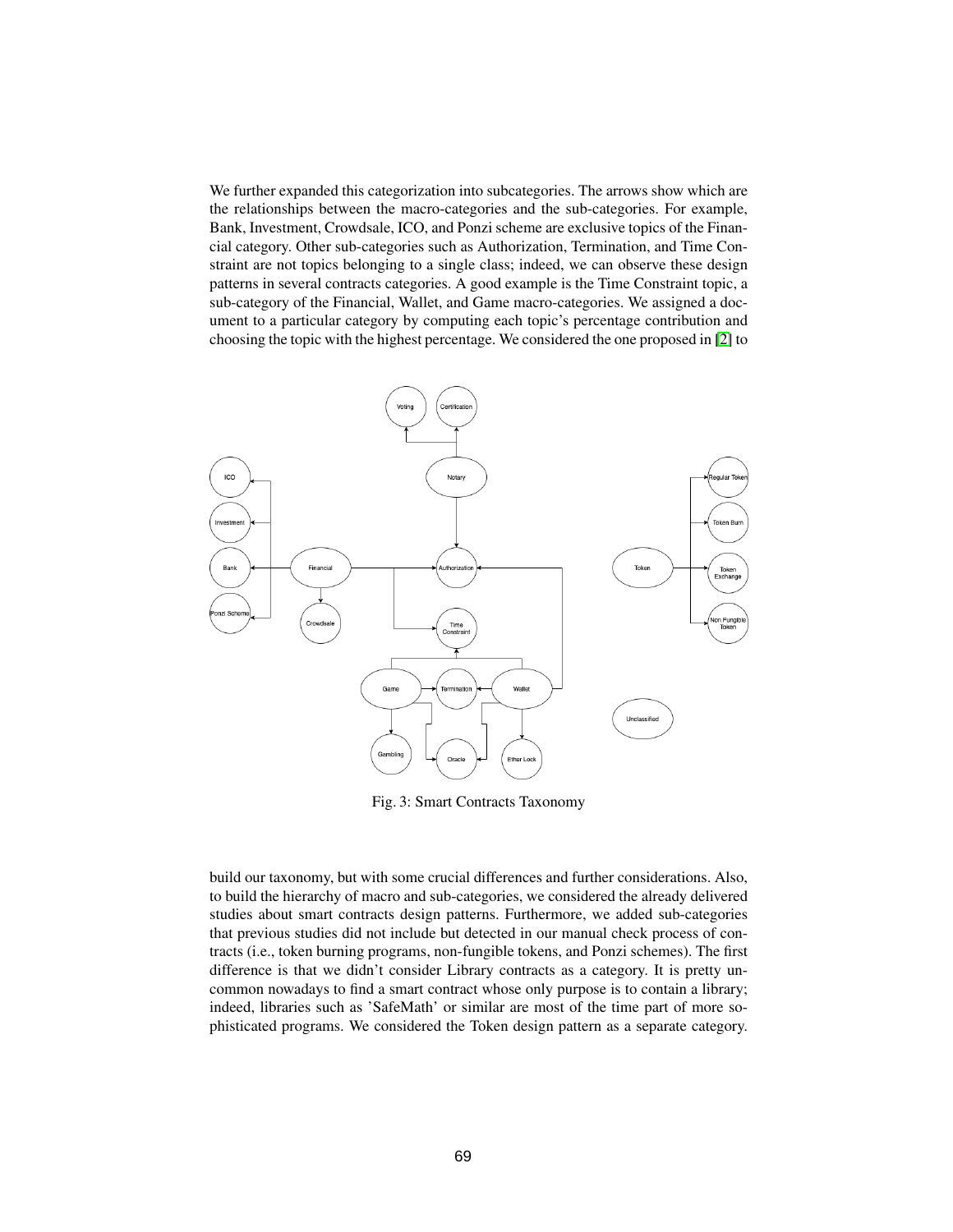<span id="page-6-0"></span>

Fig. 4: Distribution of smart contracts categories over SSCB

Indeed, developers can follow several patterns to build their token contracts. The most common pattern is the 'simple token': these programs contain only a token structure and few tokens transfer and burn functions. Another interesting pattern is the Non-Fungible-Token (NFT) [\[21\]](#page-9-9) one, which certifies a digital asset as unique and therefore not interchangeable. Other common patterns for the token category are programs for exchanging and tokens burning. In this work we assume that all the Token sub-categories are considered in the same topic. For what concerns the Financial class, we found several topics of interest: indeed, some programs aim to store and preserve Ether as a bank. Others are investments oriented programs, and there are also ICO and Crowdfunding platforms. There are two types for what concerns investment programs: the first ones are regular investment programs, while the others are Ponzi schemes, which are pyramidal models, and so only the very first few users to invest their money in these contracts will have profit. Other unique topics are 'gambling' and 'ether lock,' which are Game and Wallet categories topics. The first pattern concerns gambling games, such as roulettes, card games, and others. The topic 'ether lock' instead involves locking and storing Ether for a certain amount of time; they are different from bank programs because these last allow users to retrieve their money at any time. Other topics are common to several categories, like time constraints, used by Financial, Game, and Wallet contracts. Another unique type is the Notary one, which includes contracts for voting applications and certification programs. Also, we spotted several contracts that we couldn't categorize as 'Hello World' programs and other particular types of contracts.These programs were assigned with the topic with the lowest contribution percentage and are identified by incoherent keywords, especially if compared with the other categories.

Regarding the distribution of smart contracts in SSCB, as we expected, most of the programs belong to Tokens and Financial categories, covering most of 70% of our dataset. In contrast, the others cover the remaining part of SSCB. Figure [4](#page-6-0) summarizes cate-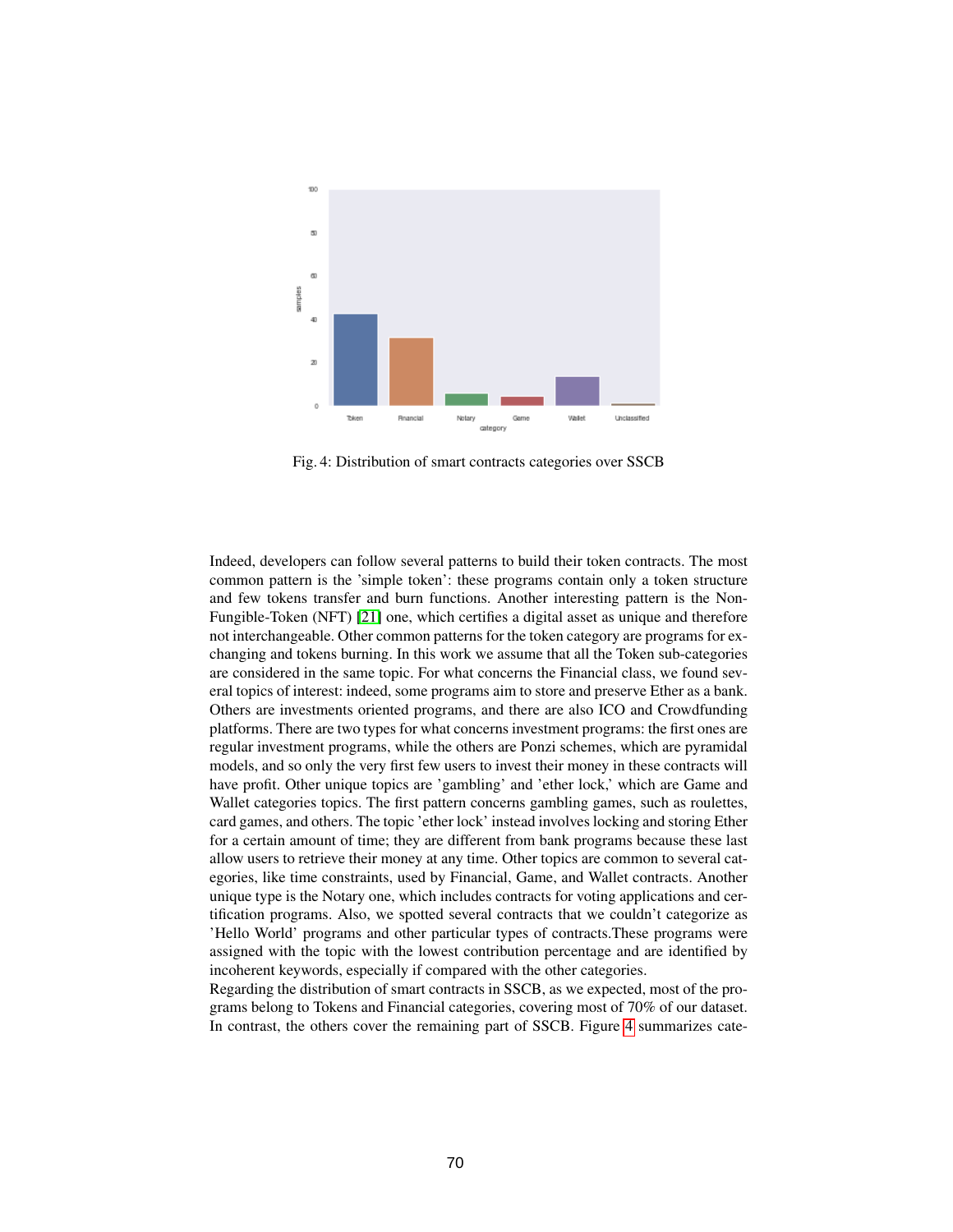| Category     | Topics                                                      | Top 5 Keywords  |
|--------------|-------------------------------------------------------------|-----------------|
| Token        | Regular Token<br><b>NFT</b><br>Token Burn<br>Token Exchange | buyuser         |
|              |                                                             | selluser        |
|              |                                                             | buyuseraddruser |
|              |                                                             | buystorageuser  |
|              |                                                             | buydatauser     |
| Game         | Gambling<br>Oracle<br>Termination<br><b>Time Constraint</b> | kill            |
|              |                                                             | uturn           |
|              |                                                             | validator       |
|              |                                                             | empty           |
|              |                                                             | game            |
| Notary       |                                                             | vote            |
|              | Authorization                                               | receivevote     |
|              | Certification                                               | destroy         |
|              | Voting                                                      | paramvalparam   |
|              |                                                             | pressguy        |
| Wallet       | Ether Lock                                                  | destroy         |
|              | Oracle                                                      | block           |
|              | Termination                                                 | kill            |
|              | Authorization                                               | time            |
|              | Time Constraint                                             | takeether       |
| Financial    | Bank                                                        |                 |
|              | Investment                                                  | eaterfunction   |
|              | Ponzi Scheme                                                | withdraw        |
|              | <b>Time Constraint</b>                                      | payonlyagency   |
|              | Authorization                                               | empty           |
|              | <b>ICO</b>                                                  | takeether       |
|              | Crowdsale                                                   |                 |
| Unclassified | 7                                                           | ?               |

Table 1: Table resuming categories and topics

gories' distribution. However, the most present type is Token, which alone covers 42.4% of the dataset.

## 6 CONCLUSIONS

In this study, we leveraged Natural Language Techniques to understand intelligent contracts use cases. Our main contributions are the proposal of a fine-grain taxonomy of smart contracts and the presentation of insights into sub-categories with respect to previous similar works. Another contribution is that given the categories, it is possible to check quickly if a smart contract is a scam, a bank, or another type of contact. The application of LDA led us to find 15 different categories of SC that enrich those provided in previous works [\[2\]](#page-8-0) [\[22\]](#page-9-0) [\[14\]](#page-9-1). As future work, we aim to build a complete taxonomy and going deep with our analysis. In particular, we aim to find the distribution of every single topic over our dataset, taking advantage of more contracts. Also, we want to build a temporal taxonomy, showing the topics' evolution over the years and each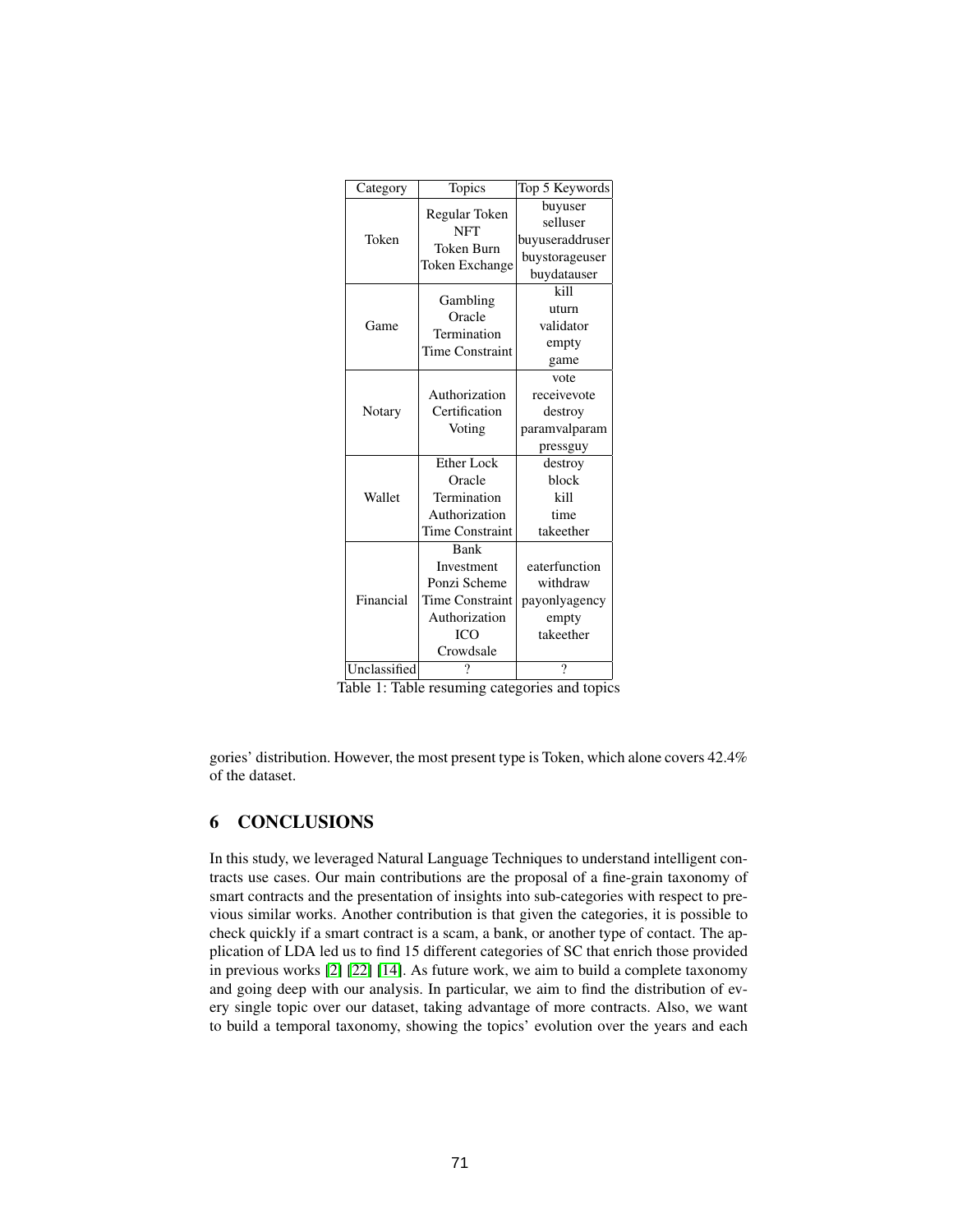primary trend per year. Another contribution of the work will be creating several small datasets, each containing smart contracts of a specific topic, for example, a dataset of Non-Fungible-Tokens only.

#### References

- 1. di Angelo, M., Salzer, G.: Tokens, types, and standards: Identification and utilization in ethereum. In: 2020 IEEE International Conference on Decentralized Applications and Infrastructures (DAPPS). pp. 1–10 (2020).<https://doi.org/10.1109/DAPPS49028.2020.00001>
- <span id="page-8-0"></span>2. Bartoletti, M., Pompianu, L.: An empirical analysis of smart contracts: platforms, applications, and design patterns. In: International conference on financial cryptography and data security. pp. 494–509. Springer (2017)
- <span id="page-8-8"></span>3. Blei, D.M., Ng, A.Y., Jordan, M.I.: Latent dirichlet allocation. the Journal of machine Learning research 3, 993–1022 (2003)
- 4. Bracamonte, V., Okada, H.: An exploratory study on the influence of guidelines on crowdfunding projects in the ethereum blockchain platform. In: Ciampaglia, G.L., Mashhadi, A., Yasseri, T. (eds.) Social Informatics. pp. 347–354. Springer International Publishing, Cham (2017)
- <span id="page-8-5"></span>5. Camino, R., Torres, C.F., State, R.: A data science approach for honeypot detection in ethereum. CoRR abs/1910.01449 (2019), <http://arxiv.org/abs/1910.01449>
- <span id="page-8-6"></span>6. Chen, W., Zheng, Z., Ngai, E., Zheng, P., Zhou, Y.: Exploiting blockchain data to detect smart ponzi schemes on ethereum. IEEE Access PP, 1–1 (03 2019). <https://doi.org/10.1109/ACCESS.2019.2905769>
- <span id="page-8-2"></span>7. Dingman, W., Cohen, A., Ferrara, N., Lynch, A., Jasinski, P., Black, P.E., Deng, L.: Classification of smart contract bugs using the nist bugs framework. In: 2019 IEEE 17th International Conference on Software Engineering Research, Management and Applications (SERA). pp. 116–123 (2019).<https://doi.org/10.1109/SERA.2019.8886793>
- 8. Fenu, G., Marchesi, L., Marchesi, M., Tonelli, R.: The ico phenomenon and its relationships with ethereum smart contract environment. In: 2018 International Workshop on Blockchain Oriented Software Engineering (IWBOSE). pp. 26–32 (2018). <https://doi.org/10.1109/IWBOSE.2018.8327568>
- <span id="page-8-3"></span>9. Ferreira Torres, C., Baden, M., Norvill, R., Jonker, H.: Ægis: Smart shielding of smart contracts. In: Proceedings of the 2019 ACM SIGSAC Conference on Computer and Communications Security. pp. 2589–2591 (2019)
- <span id="page-8-1"></span>10. Hu, T., Liu, X., Chen, T., Zhang, X., Huang, X., Niu, W., Lu, J., Zhou, K., Liu, Y.: Transaction-based classification and detection approach for ethereum smart contract. Information Processing and Management 58(2), 102462 (2021). [https://doi.org/https://doi.org/10.1016/j.ipm.2020.102462,](https://doi.org/https://doi.org/10.1016/j.ipm.2020.102462) [https://www.sciencedirect.](https://www.sciencedirect.com/science/article/pii/S0306457320309547) [com/science/article/pii/S0306457320309547](https://www.sciencedirect.com/science/article/pii/S0306457320309547)
- <span id="page-8-7"></span>11. Ibba, G., Pierro, G.A., Di Francesco, M.: Evaluating machine-learning techniques for detecting smart ponzi schemes. In: 2021 IEEE/ACM 4th International Workshop on Emerging Trends in Software Engineering for Blockchain (WETSEB). pp. 34–40 (2021). <https://doi.org/10.1109/WETSEB52558.2021.00012>
- <span id="page-8-4"></span>12. Jiang, B., Liu, Y., Chan, W.: Contractfuzzer: Fuzzing smart contracts for vulnerability detection. In: 2018 33rd IEEE/ACM International Conference on Automated Software Engineering (ASE). pp. 259–269. IEEE (2018)
- 13. Khan, S.N., Loukil, F., Ghedira-Guegan, C., Benkhelifa, E., Bani-Hani, A.: Blockchain smart contracts: Applications, challenges, and future trends. Peer-to-peer Networking and Applications pp. 1–25 (2021)